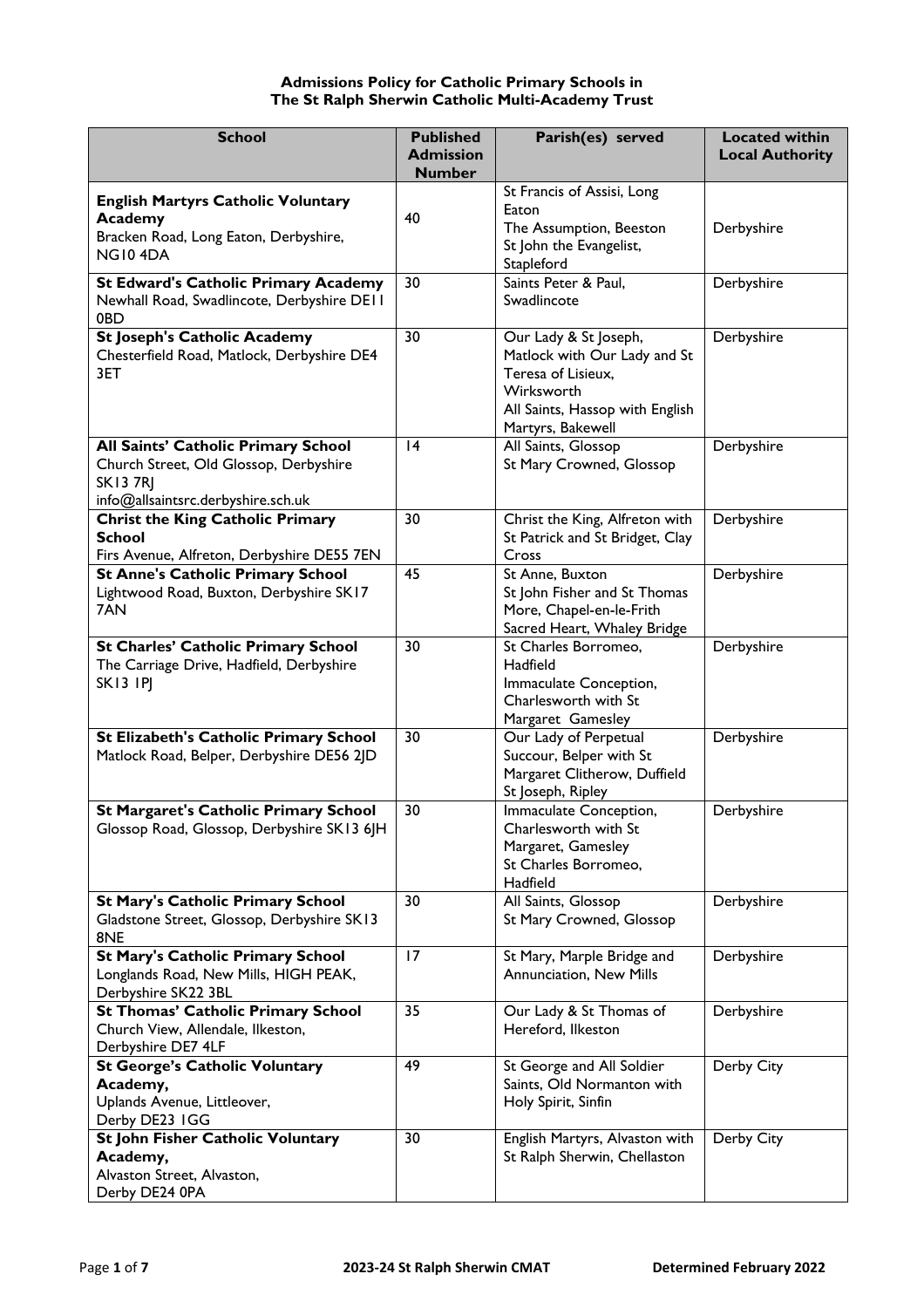| St Alban's Catholic Primary School,<br>Newstead Avenue, Chaddesden,<br>Derby DE21 6NU                | 45 | St Alban, Chaddesden<br>St Hugh's, Borrowash                                                                                      | Derby City           |
|------------------------------------------------------------------------------------------------------|----|-----------------------------------------------------------------------------------------------------------------------------------|----------------------|
| St Joseph's Catholic Primary School,<br>Mill Hill Lane.<br>Derby DE23 6SB                            | 50 | St Joseph, Derby,<br>Our Lady of Lourdes,<br>Mickleover                                                                           | Derby City           |
| St Mary's Catholic Primary School and<br>Nursery, Broadway,<br>Derby DE22 IAU                        | 51 | St Mary, Derby,<br>Holy Family, Allestree,<br>All Saints, Ashbourne,<br>Christ the King, Mackworth                                | Derby City           |
| St Mary's Catholic Primary School,<br>Lowry Drive, Marple Bridge, Stockport SK6<br>5BR               | 30 | St Mary, Marple Bridge and<br>Annunciation, New Mills<br>(Nottingham Diocese) and<br>Holy Spirit, Marple<br>(Shrewsbury Diocese). | Stockport            |
| Holy Rosary Catholic Primary School,<br>Alexandra Road, Burton-Upon-Trent,<br>Staffordshire DE15 0JE | 30 | Our Lady of the Most Holy<br>Rosary, Stapenhill with Saint<br>Joseph the Worker, Winshill.                                        | <b>Staffordshire</b> |
| The Priory Catholic Voluntary<br>Academy, Raglan Street, Eastwood,<br>Nottingham<br><b>NG163GT</b>   | 30 | Our Lady of Good Counsel,<br>Eastwood                                                                                             | Nottinghamshire      |

This policy will apply for admission into Reception Class for the academic year 2023-24.

The Catholic schools listed above are under the Trusteeship of the Diocese of Nottingham and belong to the Nottingham Diocesan family of schools. They are founded by and are part of the Catholic Church and seek at all times to be a witness to Jesus Christ. Religious education and worship are in accordance with the teachings and doctrines of the Catholic Church. This does not affect the right of parents or carers who are not of the faith of these schools to apply for and to be considered for places, applications are welcome from all parents and carers, regardless of faith or background, who would like their children to be educated in a Christian environment. However, we ask all parents or carers applying for a place to respect this ethos and its importance to the school community.

The St Ralph Sherwin Catholic Multi-Academy Trust is the admission authority for all the schools within the Trust and is responsible for determining the admissions policy. On behalf of the Trust the admissions process is coordinated by the relevant Local Authority.

All decisions relating to admission applications will be taken by the local governing body of the school applied for.

**Dependent on place of residence parents/carers should consult their relevant home Local Authority website for full details of the admissions process, including information on the admissions cycle. Details are below: Nottinghamshire: [www.nottinghamshire.gov.uk](http://www.nottinghamshire.gov.uk/) Derbyshire[: www.derbyshire.gov.uk](http://www.derbyshire.gov.uk/) Derby City: [www.derby.gov.uk](http://www.derby.gov.uk/) Stockport[: www.stockport.gov.uk](http://www.stockport.gov.uk/) Staffordshire: [www.staffordshire.gov.uk](http://www.staffordshire.gov.uk/)**

**Contact details for the Local Authorities are: Nottinghamshire: 0300 500 8080 Derbyshire: 01629 5537479 Derby City: admissions@derby.gov.uk Stockport: 0161 2176022 Staffordshire: 0300 1118007**

# **Application Procedure and Timetable**

Applications must be made on the Common Application Form provided by your **home** Local Authority. Applications must be made to your **home** Local Authority by the national closing date of 15<sup>th</sup> January.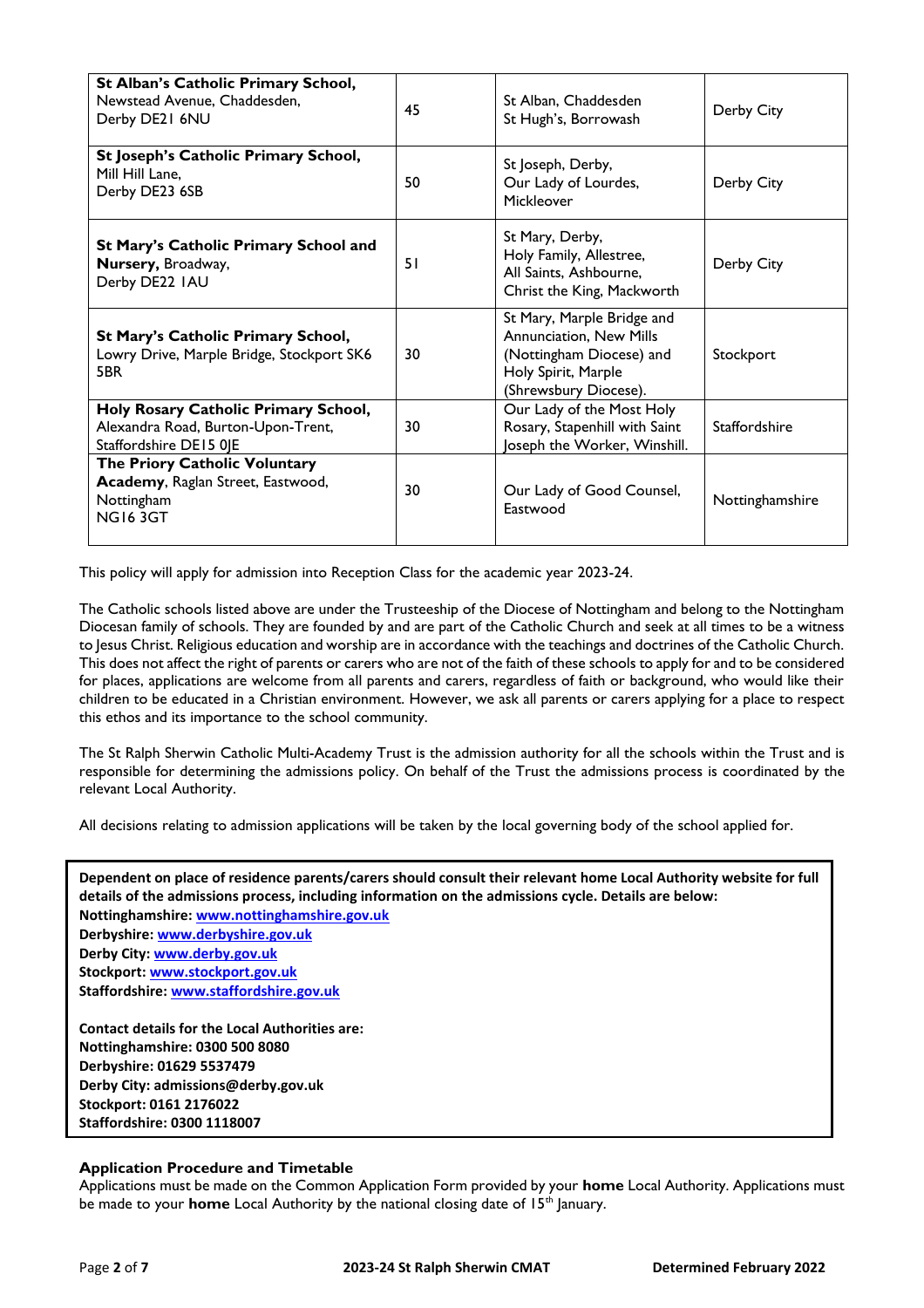In addition **all applicants wishing to apply for a place under a faith criterion** (oversubscription criteria 1-7) should complete the Supplementary Information Form. This form can be downloaded from the Local Authority website within which the school is located and is also available from the schools. The completed form, together with any required evidence, (see notes 3-8), should be returned to each Catholic school for which a preference has been specified, also, by the national closing date of  $15<sup>th</sup>$  January.

**For ranking within one of the faith criteria. If you do not provide the additional required evidence and return it by the closing date your child will be ranked in a lower admissions category and this may affect your child's chances of being offered a place.**

## **All Applications - How places are allocated**

The Local Authority forward details of all applicants to the relevant school local governing body. Using the information on both the Common Application Form and the Supplementary Form, each school local governing body draws up a ranked list using the oversubscription criteria listed below. The Local Authority then allocates places on behalf of the school up to the admissions number. When a place can be offered at more than one of the schools listed on your application, the Local Authority will offer a place at the highest preferred school where a place is available.

## **Admission of Children below Compulsory School Age, Deferred Entry and Summer Born Children**

If your child is offered a full-time place before s/he reaches compulsory school age, you have the option of deferring the child's entry up until the term in which the child reaches compulsory school age. A child reaches compulsory school age on the prescribed day following his/her fifth birthday (or on his/her fifth birthday if it falls on a prescribed day). The prescribed days are 31<sup>st</sup> December, 31<sup>st</sup> March and 31<sup>st</sup> August. The place will be held and will not be offered to another child provided the place is taken up within the same academic year.

Parents can request that their child attends school part-time until the child reaches compulsory school age.

Parents who wish to request to defer a place to later in the school year or to attend school part-time are advised they should agree this with the school prior to the start of the autumn term.

Parents of summer born children, i.e. a child born between  $1<sup>st</sup>$  April and  $31<sup>st</sup>$  August, may choose not to send their child to school until the September following their fifth birthday and may request that they are admitted outside of their normal age group to Reception Year rather than Year 1. However, parents need to be aware that **if** the request is approved *(see below on decisions on applications for 'admission outside of normal age group*) they will need to apply again in the next admissions round for a place in that Reception Year and should be aware that a place is not guaranteed as the application will be considered alongside all other applications in that year and the Oversubscription Criteria will still apply.

## **Admission of children outside their normal age group**

Parents may seek a place for their child outside of the normal age group for example if the child is exceptionally gifted and talented or has experienced problems such as ill health. It is anticipated that children will be educated out of their normal age group in only a small number of very exceptional circumstances.

Should you wish to seek a place for your child outside of their normal age group you should still make an application for a school place for your child's normal age group **and** you should also submit a request for admission out of the normal age group at the same time, following the procedure set out by your **home** local authority.

In addition to taking into account the views of the head teacher, including the head teacher's statutory responsibility for the internal organisation, management and control of the school, the school local governing body will take into account the views of the parents and of appropriate medical and education professionals. A decision will then be made on which age group the child should be admitted taking into account the circumstances of each case and the best interests of the child.

Once that decision has been made the oversubscription criteria will be applied to determine if a place can be offered at the school.

Your statutory right to appeal against the refusal of a place at a school for which you have applied is unaffected. However, the right to appeal does not apply if you are offered a place at the school but it is not in your preferred age group.

The school is not required to honour a decision made by another admission authority on admission out of the normal age group.

## **Late Applications**

Late applications will be administered in accordance with your Local Authority Primary Coordinated Admissions Scheme. You are encouraged to ensure that your application is received on time.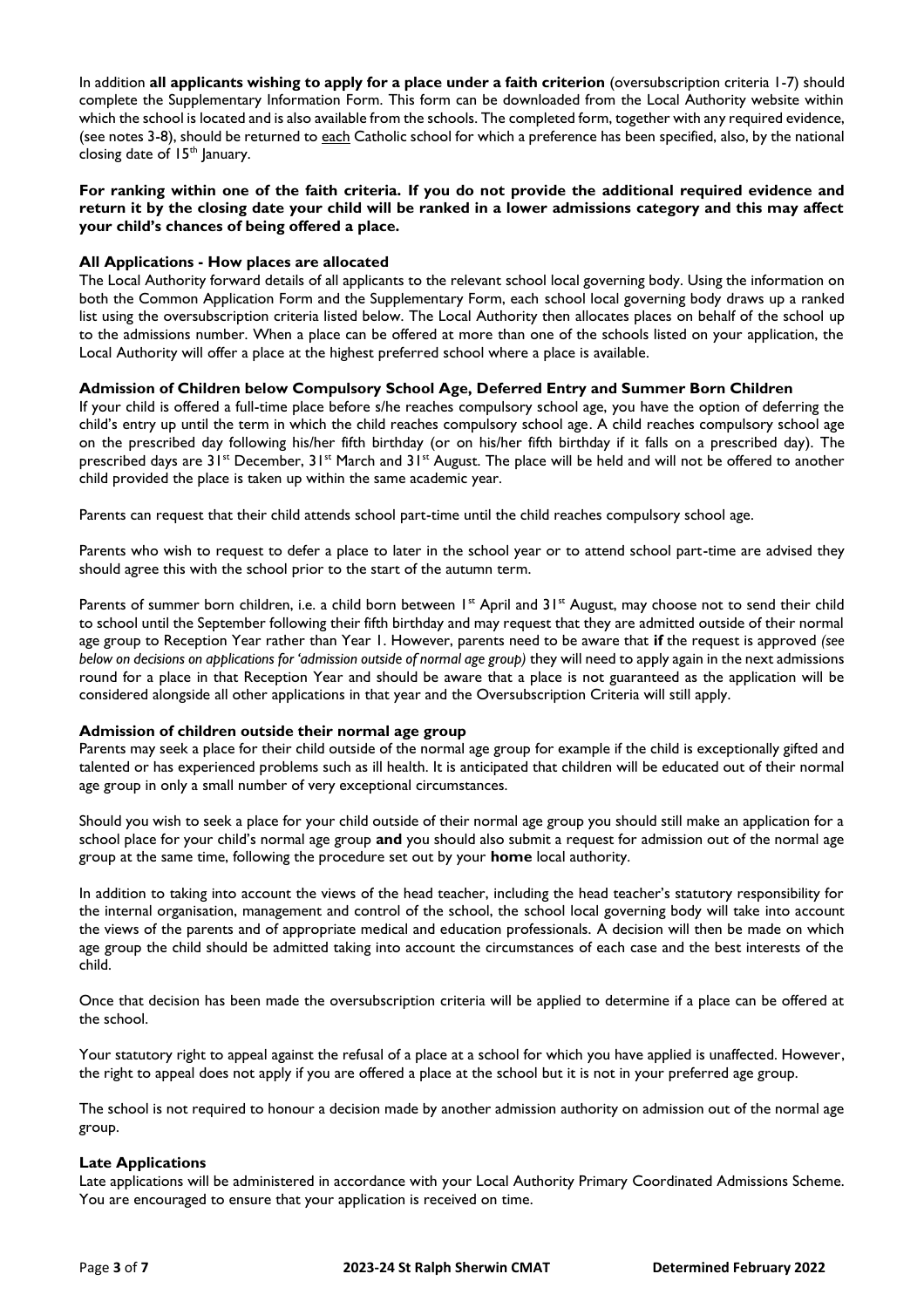## **Applications during the school year (In-Year Applications)**

Details of the application process are available from the school and from the Local Authority (see details below) within which the school is located. Once an application has been made, it will be passed to the school local governing body for consideration.

Staffordshire County Council does not administer in-year applications therefore in-year applications for Holy Rosary Catholic Primary School, Burton-Upon-Trent should be made directly to the school.

**Dependent on the location of the school for details of the application process for In-Year Applications parents/carers should consult the relevant Local Authority website: Nottinghamshire: [www.nottinghamshire.gov.uk](http://www.nottinghamshire.gov.uk/) Derbyshire: [www.derbyshire.gov.uk](http://www.derbyshire.gov.uk/)  Derby City: [www.derby.gov.uk](http://www.derby.gov.uk/) Stockport: [www.stockport.gov.uk](http://www.stockport.gov.uk/) Contact details for the Local Authorities are: Nottinghamshire: 0300 500 8080 Derbyshire: 01629 5537479 Derby City: admissions@derby.gov.uk Stockport: 0161 2176022**

Offers of places may be withdrawn if they are offered in error, a parent has not responded to the offer letter within the time frame set by the relevant LA or it is established that an offer was obtained through a fraudulent or intentionally misleading application.

In cases involving school transfers that do not require a house move or where there is no need for an immediate move, arrangements may be made for the child to start school at the beginning of the following term to minimise disruption to their own and other children's education.

If your application is refused you have a statutory right to appeal (see 'Appeals' below). Your appeal should be lodged within twenty school days after the date of the decision letter.

## **Waiting Lists**

Parents whose children have not been offered a place at a school in the normal admissions round will be added to the school's Waiting List unless they have been offered a place at a higher preference school. The Waiting List will normally remain open until the end of the Autumn Term in the application year. However, schools may maintain the Waiting List until the end of the academic year. Please should contact the relevant school to request further details.

Waiting Lists are maintained in the same order as the oversubscription criteria listed below and not in the order in which applications are received or added to the Waiting List. This means that your child's position on the Waiting List may change during the year.

Any late applications will be added to the Waiting List in accordance with the oversubscription criteria.

Inclusion on a school's Waiting List does not mean that a place will eventually become available.

Parents must make a further application for a school place in respect of a later academic year and if a place is not available the child's name can be added to the Waiting List for that academic year.

## **Appeals**

If a child is not offered a place, parents/carers have a statutory right to appeal. This should be done by writing to the school setting out your grounds for appeal no later than twenty school days after the decision letter has been received. The appeal will be arranged on behalf of the school local governing body by the Catholic Schools Appeals Service and be heard by an independent panel. For St Mary's, Marple Bridge appeals are arranged by Stockport Local Authority Democratic Services Department and should be submitted via the LA's online form at [www.stockport.gov.uk](http://www.stockport.gov.uk/). All panel decisions will be binding on the school.

## **Fair Access Protocols**

Local Authorities are required to have Fair Access Protocols in order to make sure that unplaced children, especially the most vulnerable, are offered a place at a suitable school as quickly as possible. This includes admitting children above the published admissions number to schools that are already full. Students allocated as place under Fair Access Protocols will take precedence over those on a Waiting List. The schools listed in this policy participate in the Fair Access Protocols operated by the Local Authority within which they are located.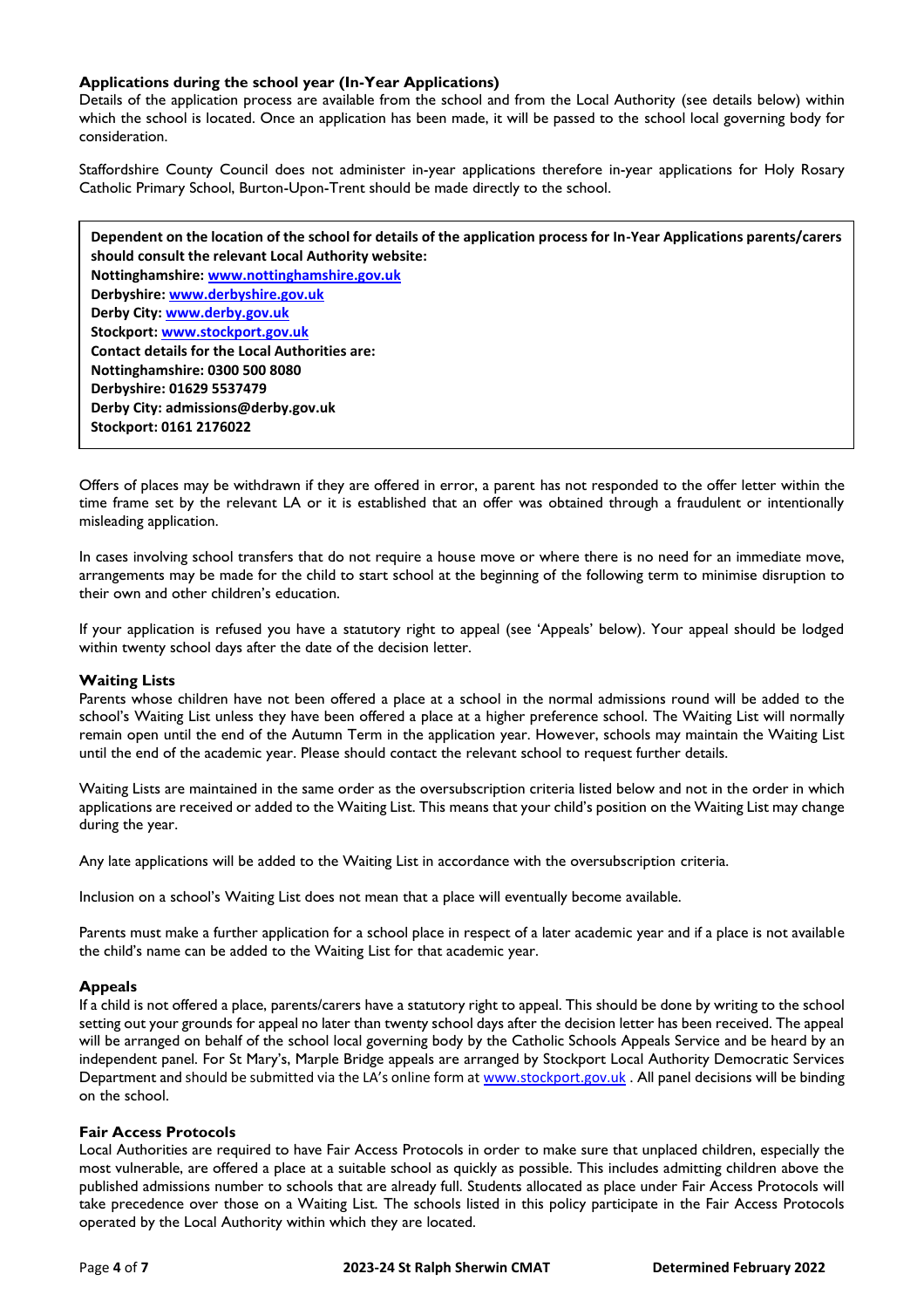## **Infant Class Size Regulations**

Infant classes may not, by law, contain more than 30 pupils with a single qualified teacher. Parents/carers should be aware that when the Governing Body is considering applications for places, they must keep to the 30 limit. However, in accordance with the School Admissions Code 2021 (2.16) additional children may be admitted under limited exceptional circumstances. These children will remain as 'excepted pupils' for the time they are in an infant class or until the class numbers fall back to the current infant class size limit. Parents/Carers do have a right of appeal in accordance with the Infant Class Size Regulations if the school is oversubscribed and their child is refused a place.

## **Applications for twins / multiple birth children**

Where the final place available is offered to a child from a twin or multiple birth the school local governing body will normally offer places to both twins, triplets etc even if this means exceeding the published admission number as long as the governing body decides that the education of pupils in that year group would not be detrimentally affected.

## **Attendance at Nursery**

Attendance at the school's nursery or a pre-school setting on the site of the school does not guarantee that a place will be offered at the school and does not give any priority within the oversubscription criteria. In addition, for children attending the school's nursery, application to the reception class of the school must be made in the normal way, to the local authority and using the Common Application Form.

## **Children of UK service personnel (UK Armed Forces) and returning crown servants**

For families of UK service personnel with a confirmed posting to the area, or crown servants returning to live in the area from overseas, the Governors will:

- Process an application in advance of the family arriving in the area provided it is accompanied by an official letter that declares a relocation date and a Unit postal address or quartering area address to use when considering the application against the school's oversubscription criteria.
- Accept a Unit postal address or quartering area address for admissions purposes for a service child.

The Governors will not refuse a service child a place because the family does not currently live in the area.

## **Fraudulent Information**

The school local governing body reserves the right to withdraw the offer of a place or, if a child is already attending the school, the place itself, where it is satisfied that the offer or place was obtained on the basis of fraudulent or intentionally misleading information.

## **Oversubscription Criteria**

Where a school has more applications than places available the school local governing body will draw up a ranked list based on the criteria listed below and will allocate places accordingly.

In accordance with legislation Pupils with an Educational Health and Care Plan (EHCP) (a plan made by the Local Authority under Section 37 of the Children and Families Act 2014 which specifies the special educational provision required for a child) which names the school will be allocated a place first. This will reduce the number of places available.

- 1. Catholic looked after or previously looked after children including those children who appear to have been in state care outside of England and ceased to be in state care as a result of being adopted (*See Notes 1 and 2*).
- 2. Catholic (*see Note 2)* children living in the parish(es) served by the school
- 3. Catholic (*see Note 2*) children living outside the parish(es) served by the school
- 4. Other looked after or previously looked after children including those children who appear to have been in state care outside of England and ceased to be in state care as a result of being adopted (*see Note 1*).
- 5. Catechumens, Candidates and members of Eastern Christian Churches (*see Notes 3, 4 and 5*)
- *6.* Children of other Christian denominations whose membership is evidenced by a minister of religion (see note 6)
- 7. Children of other faiths whose membership is evidenced by a religious leader (see note 7)
- 8. Any other children not within categories 1-7.

**First priority** within the individual criteria will be given to applications for children who will have siblings (see Note 8) attending the school in years R - 6 at the proposed time of admission.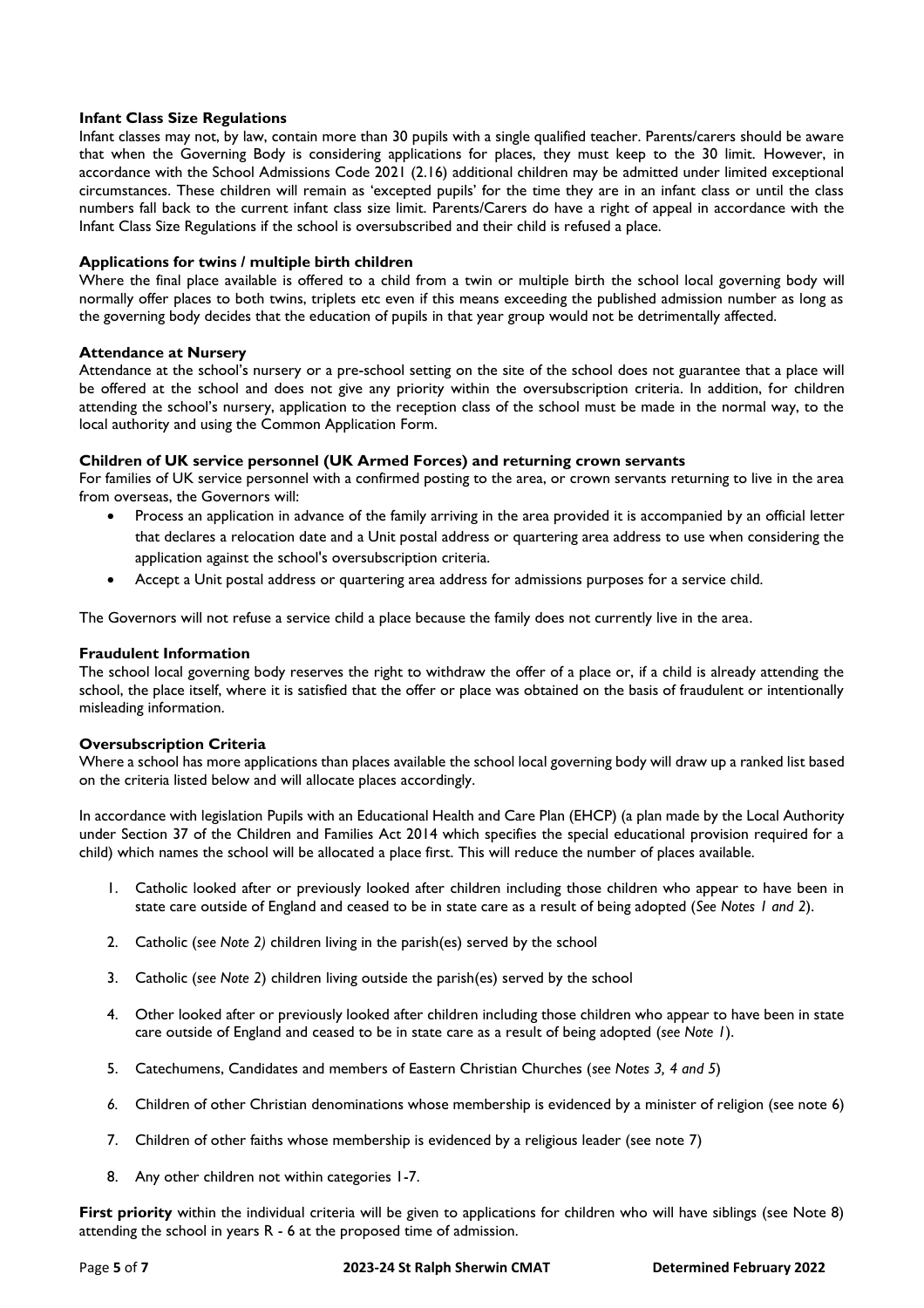## **Distance measurement**

Within each criterion applications will be ranked on distance with priority (after sibling priority) given to children who live nearest to the school using the same method of measurement as used by the Local Authority within which the academy is located (see below).

#### *Distance measurement – Nottinghamshire*

Distance will be measured in a straight line from the main administrative point at the school campus to an address point (using eastings and northings defined by Ordnance Survey) to the child's home using Nottinghamshire Local Authority's computerised distance measuring software.

#### *Distance measurement – Derbyshire*

Distance will be measured using a Geographic Information System (GIS) to measure the straight-line distance. It is measured by a standard straight-line distance calculated to within two metres. This measurement is taken from the postal address file, normally the house front door. For schools the grid reference is taken from the postal address file and will normally be the centre of the school for primary phase schools.

#### *Distance measurement – Derby City*

Distance is measured from home to school by straight line using national Ordnance Survey Set Points.

#### *Distance measurement – Stockport*

Distance is measured in a straight line between home and the school starting with those who live nearest to the school using Stockport Council's GIS mapping system.

#### *Distance measurement – Staffordshire*

The local authority uses a geographical information system (GIS) to calculate home to school distances in miles. The measurement is calculated using Ordnance Survey (OS) data from an applicant's home address to the main front gate of the school. The coordinates of an applicant's home address are determined and provided by the Local Land and Property Gazetteer (LLPG) and OS address point data.

## **Tie-breaker**

In a very few cases, it may not be possible to decide between the applications of those pupils who are the final qualifiers for a place (e.g. children who live at the same address or have the same distance measurement). In this exceptional situation, if there is no other way of separating the applications then the local school governing body will admit the additional child above the published admission number. If however, and subject to the limited exceptional circumstances set out in the School Admissions Code 2021 (2.16) where additional children may be admitted, admission would result in the legal limit of 30 children being exceeded, then the place will be allocated by the drawing of lots supervised by someone independent of the school.

## **Notes (these form part of the oversubscription criteria)**

**1.** A looked after child is a child who is (a) in the care of a local authority, or (b) being provided with accommodation by a local authority in the exercise of their social services functions in accordance with section 22(1) of the Children Act 1989 at the time of making an application to a school. A child is regarded as having been in state care outside of England if they were in the care of or were accommodated by a public authority, a religious organisation, or any other provider of care whose sole or main purpose is to benefit society.

Previously looked after children are children who were looked after, but ceased to be so because they were adopted (or became subject to a child-arrangements order or special guardianship order). This includes children who were adopted under the Adoption Act 1976 and children who were adopted under section 46 of the Adoption and Children Act 2002.

Child arrangements orders are defined in *section 8 of the Children Act 1989*, as amended by *section 12 of the Children and Families Act 2014*. Child arrangements orders replace residence orders and any residence order in force prior to 22 April 2014 is deemed to be a child arrangements order. *Section 14A of the Children Act 1989* defines a 'special guardianship order' as an order appointing one or more individuals to be a child's special guardian (or special guardians).

2. 'Catholic' means a member of a Church in full communion with the See of Rome. This includes the Eastern Catholic Churches. This will be evidenced by a certificate of baptism in a Catholic Church or a certificate of reception into full communion with the Catholic Church signed by a Catholic Priest and stamped with the parish stamp. For the purposes of this policy, it includes a looked after child who is part of a Catholic family where a letter from a priest demonstrates that the child would have been baptised or received if it were not for their status as a looked after child (i.e. a looked after child in the process of adoption by a Catholic family).